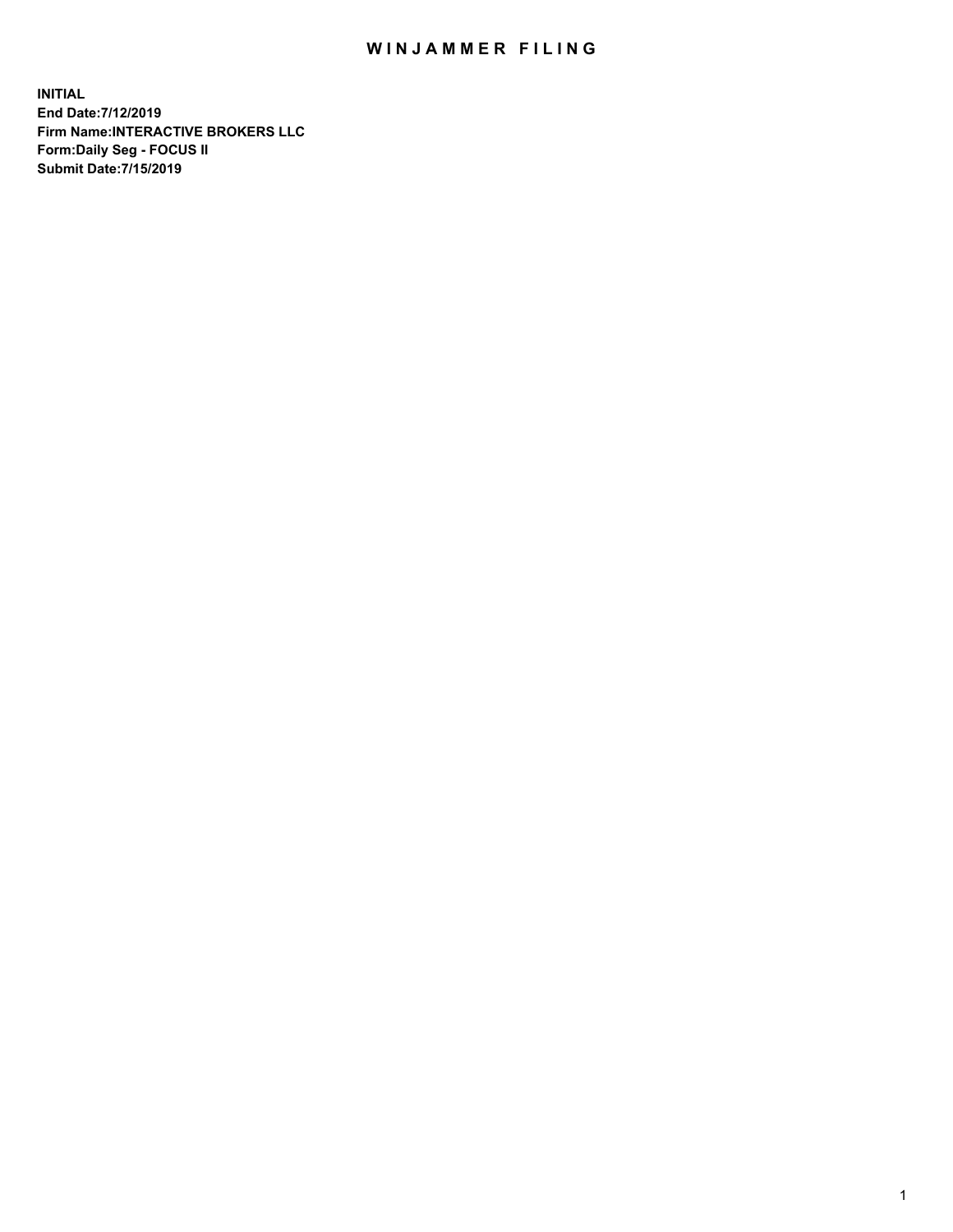**INITIAL End Date:7/12/2019 Firm Name:INTERACTIVE BROKERS LLC Form:Daily Seg - FOCUS II Submit Date:7/15/2019 Daily Segregation - Cover Page**

| Name of Company                                                                                                                                                                                                                                                                                                                | <b>INTERACTIVE BROKERS LLC</b>                                                                  |
|--------------------------------------------------------------------------------------------------------------------------------------------------------------------------------------------------------------------------------------------------------------------------------------------------------------------------------|-------------------------------------------------------------------------------------------------|
| <b>Contact Name</b>                                                                                                                                                                                                                                                                                                            | James Menicucci                                                                                 |
| <b>Contact Phone Number</b>                                                                                                                                                                                                                                                                                                    | 203-618-8085                                                                                    |
| <b>Contact Email Address</b>                                                                                                                                                                                                                                                                                                   | jmenicucci@interactivebrokers.c<br>om                                                           |
| FCM's Customer Segregated Funds Residual Interest Target (choose one):<br>a. Minimum dollar amount: ; or<br>b. Minimum percentage of customer segregated funds required:% ; or<br>c. Dollar amount range between: and; or<br>d. Percentage range of customer segregated funds required between:% and%.                         | $\overline{\mathbf{0}}$<br>$\overline{\mathbf{0}}$<br>155,000,000 245,000,000<br>0 <sub>0</sub> |
| FCM's Customer Secured Amount Funds Residual Interest Target (choose one):<br>a. Minimum dollar amount: ; or<br>b. Minimum percentage of customer secured funds required:%; or<br>c. Dollar amount range between: and; or<br>d. Percentage range of customer secured funds required between:% and%.                            | $\overline{\mathbf{0}}$<br>$\overline{\mathbf{0}}$<br>80,000,000 120,000,000<br>00              |
| FCM's Cleared Swaps Customer Collateral Residual Interest Target (choose one):<br>a. Minimum dollar amount: ; or<br>b. Minimum percentage of cleared swaps customer collateral required:% ; or<br>c. Dollar amount range between: and; or<br>d. Percentage range of cleared swaps customer collateral required between:% and%. | $\overline{\mathbf{0}}$<br>$\underline{\mathbf{0}}$<br>0 <sub>0</sub><br>0 <sub>0</sub>         |

Attach supporting documents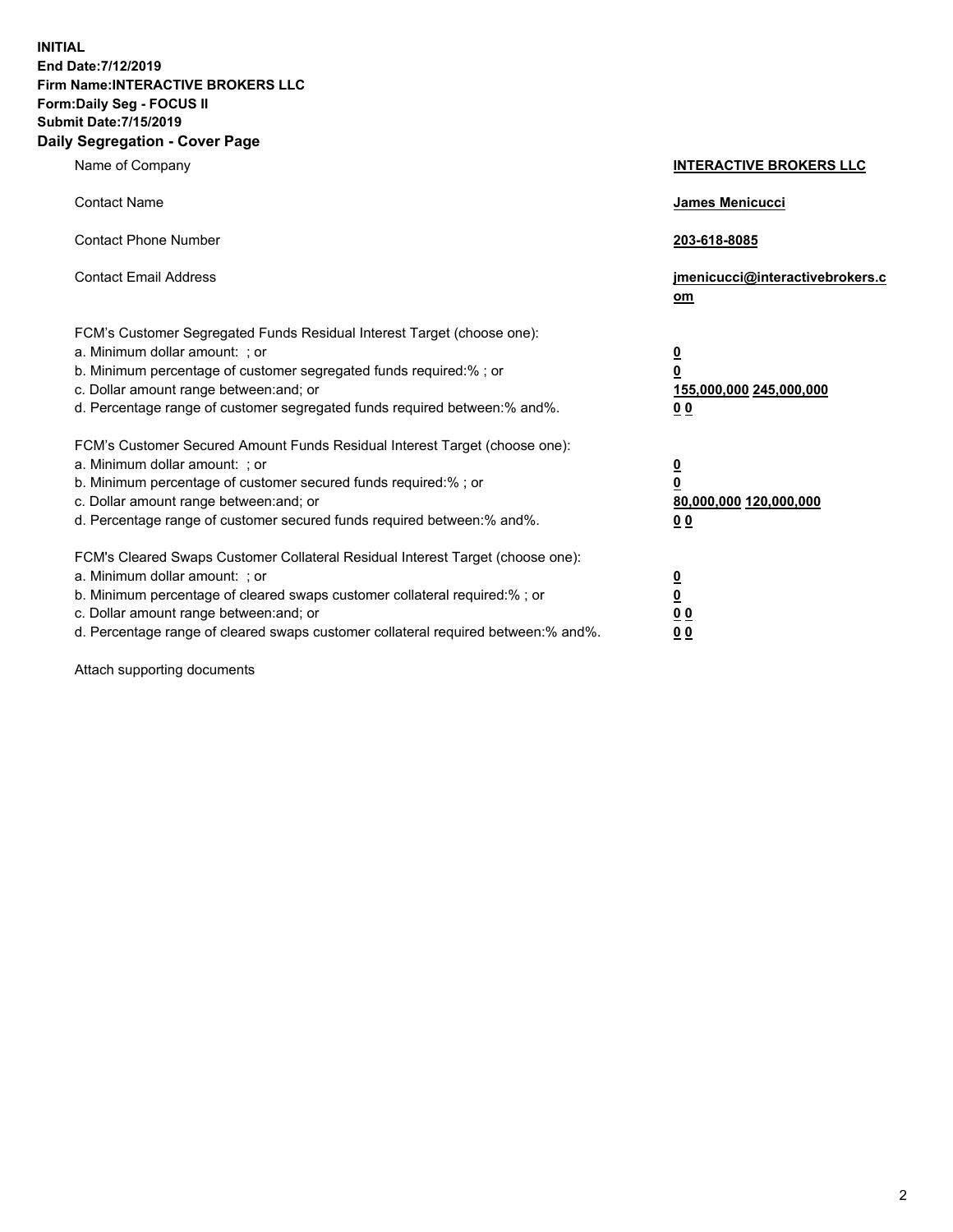## **INITIAL End Date:7/12/2019 Firm Name:INTERACTIVE BROKERS LLC Form:Daily Seg - FOCUS II Submit Date:7/15/2019 Daily Segregation - Secured Amounts**

|                | Daily Ocglegation - Occuled Aniounts                                                              |                                                      |
|----------------|---------------------------------------------------------------------------------------------------|------------------------------------------------------|
|                | Foreign Futures and Foreign Options Secured Amounts                                               |                                                      |
|                | Amount required to be set aside pursuant to law, rule or regulation of a foreign                  | $0$ [7305]                                           |
|                | government or a rule of a self-regulatory organization authorized thereunder                      |                                                      |
| $\mathbf{1}$ . | Net ledger balance - Foreign Futures and Foreign Option Trading - All Customers                   |                                                      |
|                | A. Cash                                                                                           | 480,783,542 [7315]                                   |
|                | B. Securities (at market)                                                                         | $0$ [7317]                                           |
| 2.             | Net unrealized profit (loss) in open futures contracts traded on a foreign board of trade         | 16,553,839 [7325]                                    |
| 3.             | Exchange traded options                                                                           |                                                      |
|                | a. Market value of open option contracts purchased on a foreign board of trade                    | 115,723 [7335]                                       |
|                | b. Market value of open contracts granted (sold) on a foreign board of trade                      | $-19,858$ [7337]                                     |
| 4.             | Net equity (deficit) (add lines 1.2. and 3.)                                                      | 497,433,246 [7345]                                   |
| 5.             | Account liquidating to a deficit and account with a debit balances - gross amount                 | 6,322 [7351]                                         |
|                | Less: amount offset by customer owned securities                                                  | 0 [7352] 6,322 [7354]                                |
| 6.             | Amount required to be set aside as the secured amount - Net Liquidating Equity                    | 497,439,568 [7355]                                   |
|                | Method (add lines 4 and 5)                                                                        |                                                      |
| 7.             | Greater of amount required to be set aside pursuant to foreign jurisdiction (above) or line<br>6. | 497,439,568 [7360]                                   |
|                | FUNDS DEPOSITED IN SEPARATE REGULATION 30.7 ACCOUNTS                                              |                                                      |
| $\mathbf{1}$ . | Cash in banks                                                                                     |                                                      |
|                | A. Banks located in the United States                                                             | 117,292,804 [7500]                                   |
|                | B. Other banks qualified under Regulation 30.7                                                    | 0 [7520] 117,292,804 [7530]                          |
| 2.             | Securities                                                                                        |                                                      |
|                | A. In safekeeping with banks located in the United States                                         | 413,815,275 [7540]                                   |
|                | B. In safekeeping with other banks qualified under Regulation 30.7                                | 0 [7560] 413,815,275 [7570]                          |
| 3.             | Equities with registered futures commission merchants                                             |                                                      |
|                | A. Cash                                                                                           | $0$ [7580]                                           |
|                | <b>B.</b> Securities                                                                              | $0$ [7590]                                           |
|                | C. Unrealized gain (loss) on open futures contracts                                               | $0$ [7600]                                           |
|                | D. Value of long option contracts                                                                 | $0$ [7610]                                           |
|                | E. Value of short option contracts                                                                | 0 [7615] 0 [7620]                                    |
| 4.             | Amounts held by clearing organizations of foreign boards of trade                                 |                                                      |
|                | A. Cash                                                                                           | $0$ [7640]                                           |
|                | <b>B.</b> Securities                                                                              | $0$ [7650]                                           |
|                | C. Amount due to (from) clearing organization - daily variation                                   | $0$ [7660]                                           |
|                | D. Value of long option contracts                                                                 | $0$ [7670]                                           |
|                | E. Value of short option contracts                                                                | 0 [7675] 0 [7680]                                    |
| 5.             | Amounts held by members of foreign boards of trade                                                |                                                      |
|                | A. Cash                                                                                           | 76,161,544 [7700]                                    |
|                | <b>B.</b> Securities                                                                              | $0$ [7710]                                           |
|                | C. Unrealized gain (loss) on open futures contracts                                               | 9,749,523 [7720]                                     |
|                | D. Value of long option contracts                                                                 | 115,723 [7730]                                       |
|                | E. Value of short option contracts                                                                | <mark>-19,858</mark> [7735] <b>86,006,932</b> [7740] |
| 6.             | Amounts with other depositories designated by a foreign board of trade                            | 0 [7760]                                             |
| 7.             | Segregated funds on hand                                                                          | $0$ [7765]                                           |
| 8.             | Total funds in separate section 30.7 accounts                                                     | 617,115,011 [7770]                                   |
| 9.             | Excess (deficiency) Set Aside for Secured Amount (subtract line 7 Secured Statement               | 119,675,443 [7380]                                   |
|                | Page 1 from Line 8)                                                                               |                                                      |
| 10.            | Management Target Amount for Excess funds in separate section 30.7 accounts                       | 80,000,000 [7780]                                    |
| 11.            | Excess (deficiency) funds in separate 30.7 accounts over (under) Management Target                | 39,675,443 [7785]                                    |
|                |                                                                                                   |                                                      |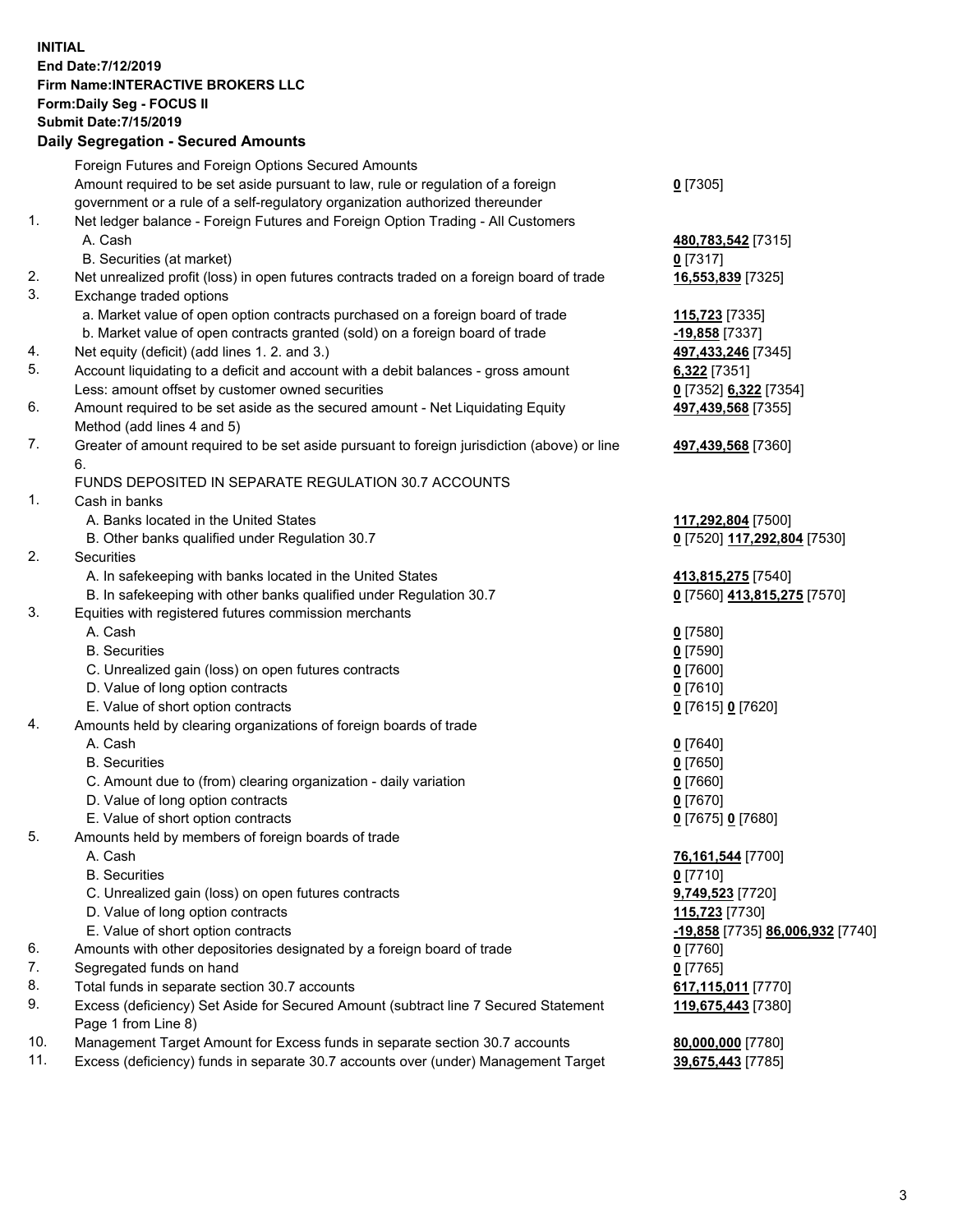**INITIAL End Date:7/12/2019 Firm Name:INTERACTIVE BROKERS LLC Form:Daily Seg - FOCUS II Submit Date:7/15/2019 Daily Segregation - Segregation Statement** SEGREGATION REQUIREMENTS(Section 4d(2) of the CEAct) 1. Net ledger balance A. Cash **3,957,708,573** [7010] B. Securities (at market) **0** [7020] 2. Net unrealized profit (loss) in open futures contracts traded on a contract market **-27,144,888** [7030] 3. Exchange traded options A. Add market value of open option contracts purchased on a contract market **181,218,807** [7032] B. Deduct market value of open option contracts granted (sold) on a contract market **-223,015,477** [7033] 4. Net equity (deficit) (add lines 1, 2 and 3) **3,888,767,015** [7040] 5. Accounts liquidating to a deficit and accounts with debit balances - gross amount **1,213,944** [7045] Less: amount offset by customer securities **0** [7047] **1,213,944** [7050] 6. Amount required to be segregated (add lines 4 and 5) **3,889,980,959** [7060] FUNDS IN SEGREGATED ACCOUNTS 7. Deposited in segregated funds bank accounts A. Cash **783,856,692** [7070] B. Securities representing investments of customers' funds (at market) **2,057,571,965** [7080] C. Securities held for particular customers or option customers in lieu of cash (at market) **0** [7090] 8. Margins on deposit with derivatives clearing organizations of contract markets A. Cash **7,786,987** [7100] B. Securities representing investments of customers' funds (at market) **1,282,378,745** [7110] C. Securities held for particular customers or option customers in lieu of cash (at market) **0** [7120] 9. Net settlement from (to) derivatives clearing organizations of contract markets **1,620,853** [7130] 10. Exchange traded options A. Value of open long option contracts **181,144,323** [7132] B. Value of open short option contracts **-222,993,995** [7133] 11. Net equities with other FCMs A. Net liquidating equity **0** [7140] B. Securities representing investments of customers' funds (at market) **0** [7160] C. Securities held for particular customers or option customers in lieu of cash (at market) **0** [7170] 12. Segregated funds on hand **0** [7150] 13. Total amount in segregation (add lines 7 through 12) **4,091,365,570** [7180] 14. Excess (deficiency) funds in segregation (subtract line 6 from line 13) **201,384,611** [7190] 15. Management Target Amount for Excess funds in segregation **155,000,000** [7194]

16. Excess (deficiency) funds in segregation over (under) Management Target Amount Excess

**46,384,611** [7198]